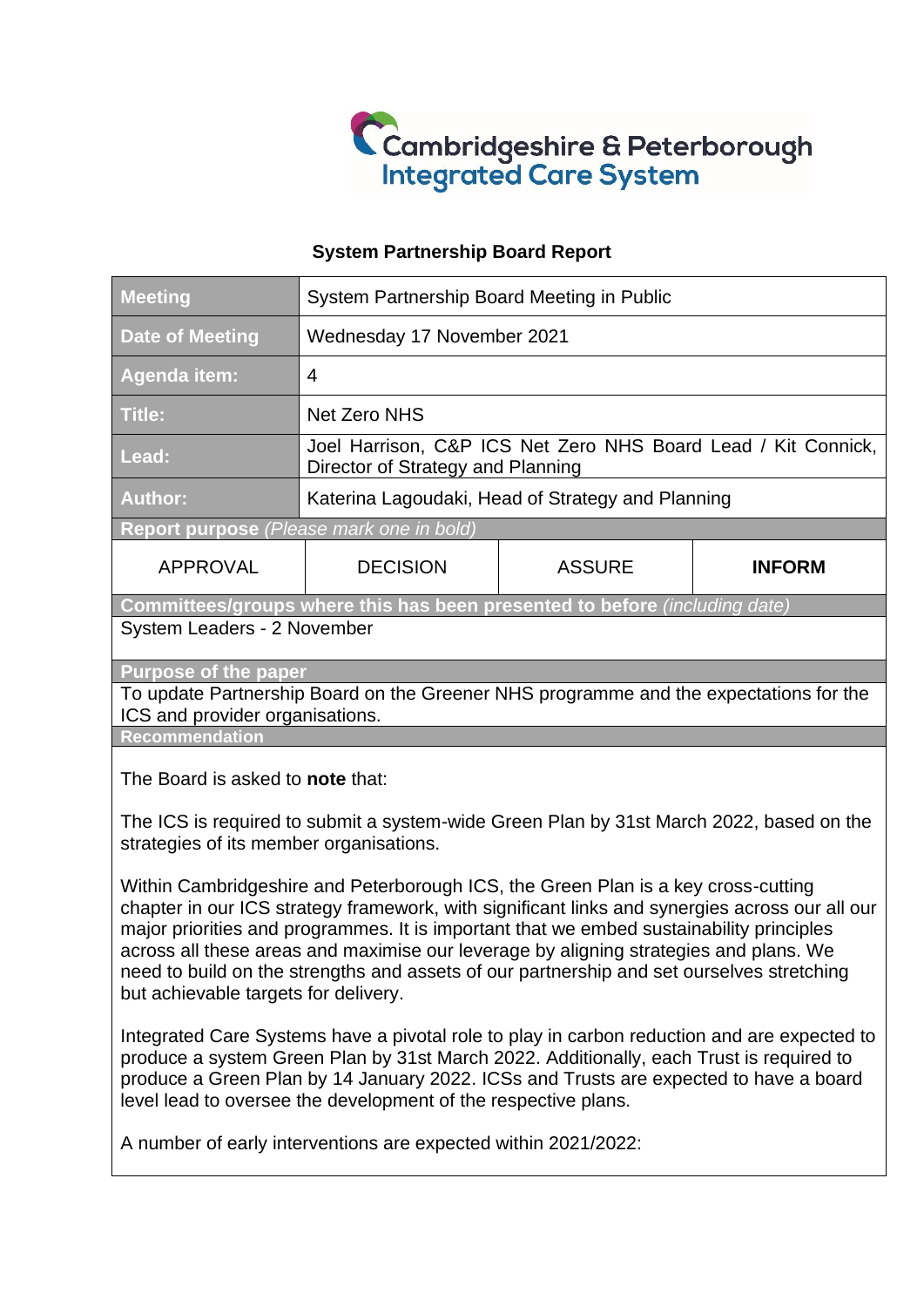- Every Trust to purchase 100% renewable energy from April 2021, with supply contracts changing as soon as possible.
- Every Trust to reduce its use of desflurane in surgery to less than 10% of its total volatile anaesthetic gas use, by volume.
- Every ICS to develop plans for clinically appropriate prescribing of lower carbon inhalers.
- Every Trust to have a green travel plan as part of their annual planning to support active travel and public transport for staff, patients and visitors.
- Trusts and systems to solely purchase and lease cars that are ultra-low emissions vehicles or zero emissions vehicles.
- Where outpatient attendances are clinically necessary, at least 25% of outpatient activity should be delivered remotely, resulting in direct and tangible carbon reductions.

Cambridgeshire & Peterborough confirmed in October 2021, via the regional return process, that we have a board level lead in place and that we are progressing our ICS green plan programme of work.

The Board can be assured that work is progressing on all areas to ensure that we can meet the expectations set out for our ICS.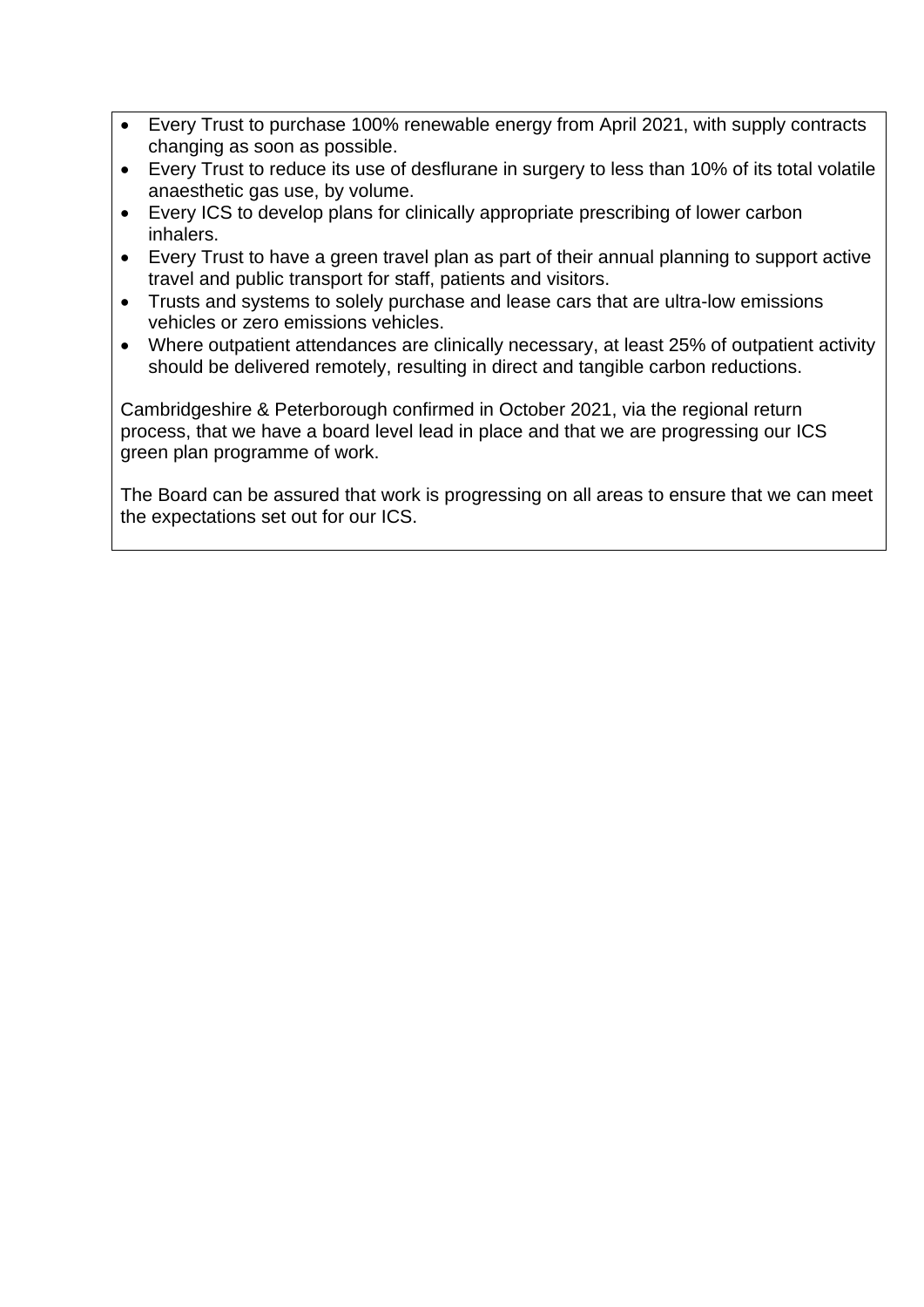# **Net Zero NHS**

## **1. Introduction**

Published in October 2020, the report ["Delivering a Net Zero Health Service"](https://www.england.nhs.uk/greenernhs/a-net-zero-nhs/) set out the role and targets for the NHS in responding to climate change. This month marks one year on from this commitment, as well as the launch of the world's largest climate action conference, COP 26. Integrated Care Systems have a pivotal role to play in carbon reduction and are expected to produce a system Green Plan by 31<sup>st</sup> March 2022, in addition to a submission from each provider organisation.

## **2. The NHS Net Zero Targets**

The NHS has set ambitious targets to achieve net zero:

- An **80%** reduction in the emissions we control directly (NHS Carbon Footprint) by **2028-2032**, and net zero by 2040
- An **80%** reduction in our entire emissions profile (NHS Carbon Footprint Plus) by **2036-2039**, and net zero by 2045



The Greener NHS national programme is led by Dr Nick Watts, the NHS's first Chief Sustainability Officer. New structures have been set up at a regional level, to drive and support local implementation. The Regional Greener NHS Delivery Group has representation from each of the ICS Net Zero Board Leads.

The lead for Cambridgeshire & Peterborough ICS is Joel Harrison, Chief Finance Officer at North West Anglia FT, with close support from Katerina Lagoudaki, Head of Strategy & Planning.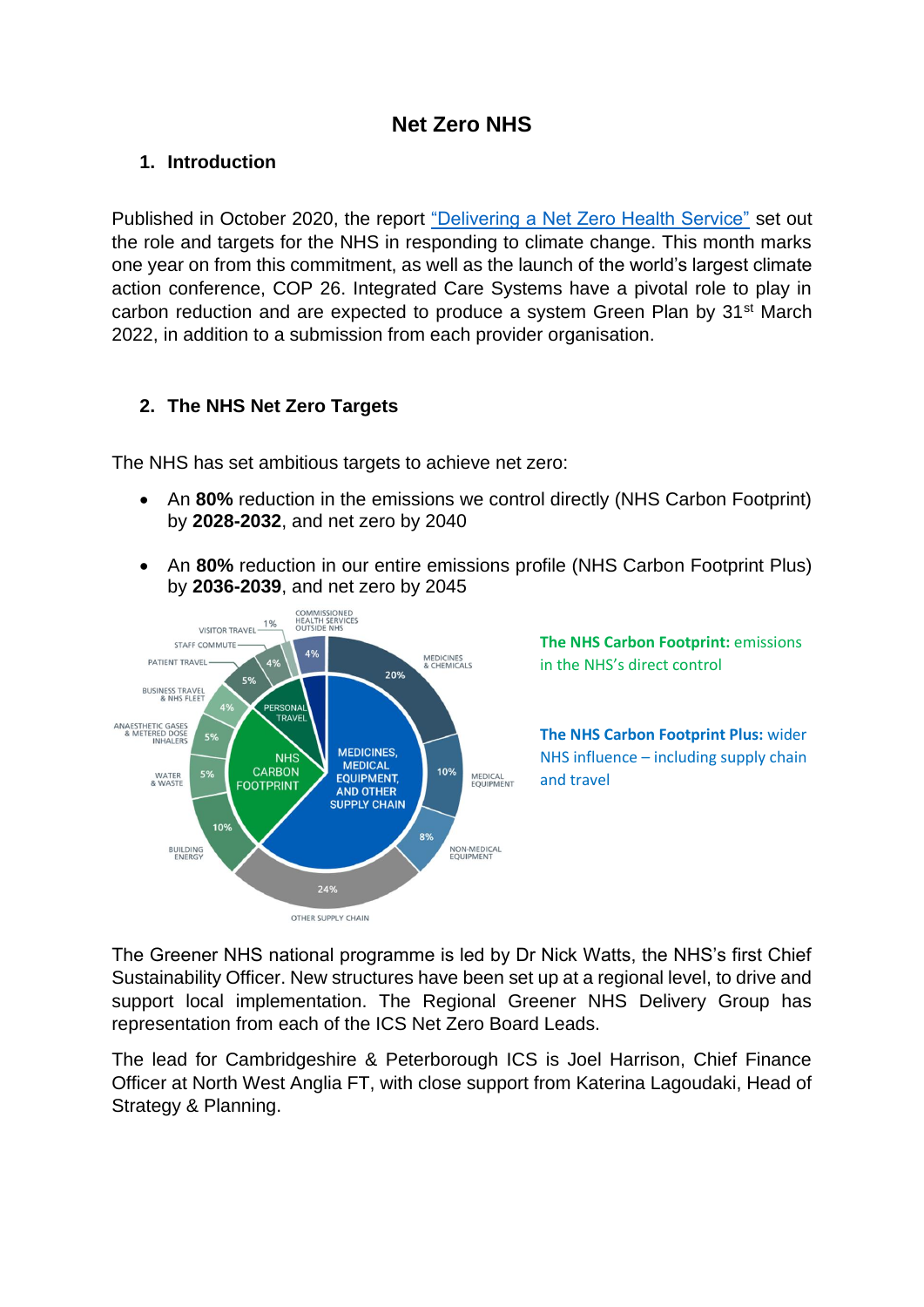The Regional Greener NHS Delivery Group met for the first time on 19 October with representation from Cambridgeshire & Peterborough ICS. The group is led by Adam Cayley and will meet monthly to oversee delivery and progress.

# **3. Priorities**

The Regional Team have initially set out three green priorities for each system:

- Medicines with particular focus on the use of desflurane; optimising use of medical gases; reducing the carbon impact of inhalers;
- Transport including the use of ultra low/zero emission vehicles and cycle to work schemes; and
- Procurement and waste (particularly reducing single use plastics, paper usage and sustainable PPE procurement.)

These priorities cover early minimum requirements, many of which are also reflected in the 21/22 NHS Standard Contract. A summary of the specific minimum requirements for 21/22 are shown below:

- Every Trust to ensure a board member is responsible for their net zero targets and their Green Plan.
- Every ICS to designate a board-level lead to oversee the development of the ICS Green Plan.
- Every Trust to purchase 100% renewable energy from April 2021, with supply contracts changing as soon as possible.
- Every Trust to reduce its use of desflurane in surgery to less than 10% of its total volatile anaesthetic gas use, by volume.
- Every ICS to develop plans for clinically appropriate prescribing of lower carbon inhalers.
- Every Trust to have a green travel plan as part of their annual planning to support active travel and public transport for staff, patients and visitors.
- Trusts and systems to solely purchase and lease cars that are ultra-low emissions vehicles or zero emissions vehicles.
- Where outpatient attendances are clinically necessary, at least 25% of outpatient activity should be delivered remotely, resulting in direct and tangible carbon reductions.

Quarterly green reporting is already in place for NHS Trusts and from October 21 it has also been introduced, initially with limited scope, for ICSs. The initial return for Cambridgeshire & Peterborough confirmed that we have a board level lead in place and that we are progressing our ICS green plan.

Other areas of focus for the green plan include:

• Embedding net zero principles in the way care is delivered across the whole patient journey, improving disease control and outcomes as well as achieving carbon reduction, with the engagement of staff and patients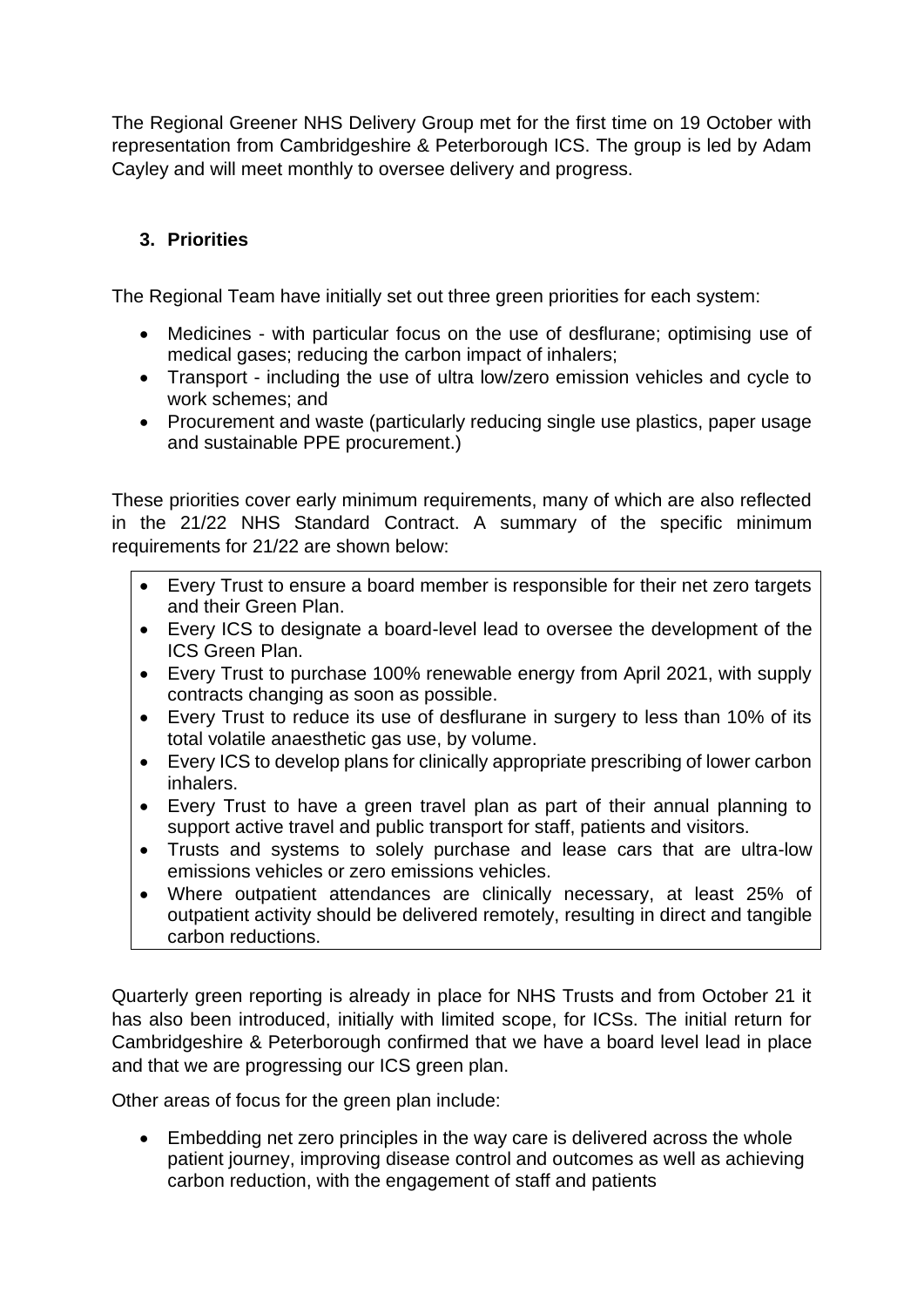- Awareness and engagement of the workforce to support sustainability
- Medicines management: Prescribing, use of medicines and waste reduction/management across all care settings
- Reducing emissions through digital transformation
- Procurement: Using our collective purchasing power to switch to lower carbon alternatives
- Estates: Reducing carbon emissions from buildings and infrastructure, including energy use and waste reduction

## **4. The ICS Green Plan**

The ICS is required to submit a system-wide Green Plan by 31<sup>st</sup> March 2022, based on the strategies of its member organisations. Each ICS can access limited funding from the Regional Team of c. £20-30k to support development of the plan.

Within Cambridgeshire and Peterborough ICS, the Green Plan is a key cross-cutting chapter in our ICS strategy framework, with significant links and synergies across our all our major priorities and programmes. It is important that we embed sustainability principles across all these areas and maximise our leverage by aligning strategies and plans. We need to build on the strengths and assets of our partnership and set ourselves stretching but achievable targets for delivery.

We will also need to ensure that the plan is aligned across the wider ICS to include health and care, along with the VCSE sector and the communities we serve. A detailed report, *Fairness, nature and communities*, was published in October 2021 by the Cambridgeshire and Peterborough Independent Commission on Climate that sets out a suite of recommendations focusing on ways to address climate change in Cambridgeshire and Peterborough. We will use the rich data in this report and work with colleagues in the local authority and other stakeholders to ensure we are aligned in our approach.